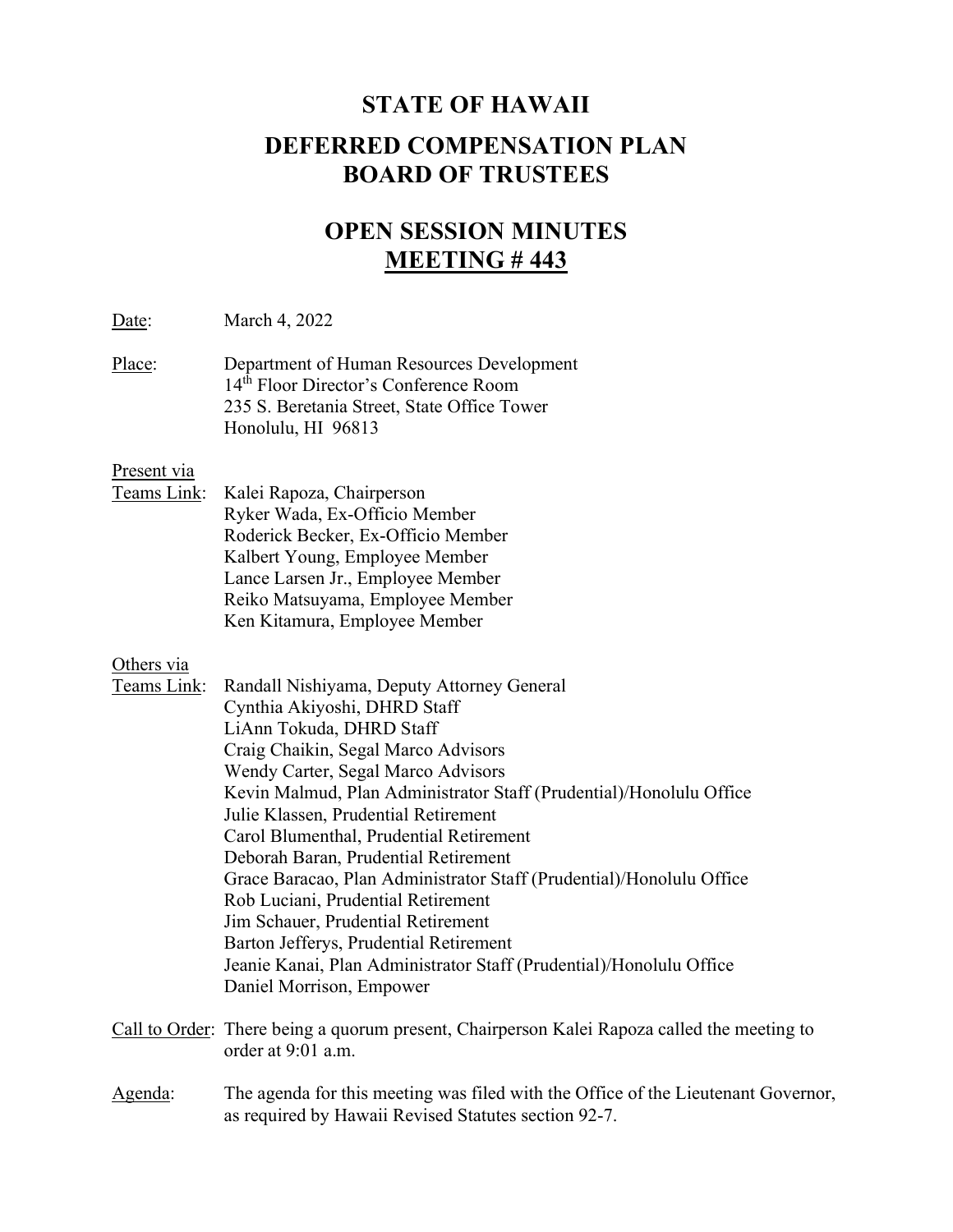#### Agenda

#### Item # 1: Welcome and Introductions

Chairperson Rapoza welcomed everyone and proceeded with the introductions of the Board members, Board staff, and other guest attendees. He reviewed some housekeeping items.

#### Agenda

Agenda

Item # 2: Public Testimony Period

There was no one from the public in attendance to offer testimony. Chairperson Rapoza closed the public testimony period for this meeting. There were no objections.

## Item # 3: Approval of Minutes No. 442 for the December 14, 2021, meeting

Chairperson Rapoza explained that there is a correction in the minutes for the December 14, 2021, meeting. On page 7, under agenda item No. 7, a part of the motion was inadvertently missed and should have read, "To accept the PTS Plan Audit Report for the Plan year ending December 31, 2020, and to approve National Life Group to resolve the \$539 amount, under the contributions receivable in the PTS Plan's Statement of Net Assets Report, via the Plan's Reimbursement Expense Account". Only the second half of the motion was captured.

There were no questions from the Board.

## A motion was made by Trustee Young and seconded by Trustee Wada to approve Minutes No. 442, with the corrections as noted. The motion passed unanimously.

## Agenda

Item # 4: Overview by Empower on the Acquisition of Prudential Retirement and Anticipated Plans for Transition of the Island \$avings Plan to Empower

> Chairperson Rapoza remarked that at the October 26, 2021, Board meeting, Prudential informed the Board members that there was an agreement with Empower to acquire Prudential's full-service retirement business. Since Prudential reported the transaction is anticipated to close in the First Quarter 2022, Empower was asked to provide an update on the transition.

Mr. Morrison, the Senior Vice President of Empower, was present to provide the Board with updates from Empower. His update included introducing Empower, giving a brief update on the agreement with Prudential, and what can be expected as the acquisition is being finalized and after its closure.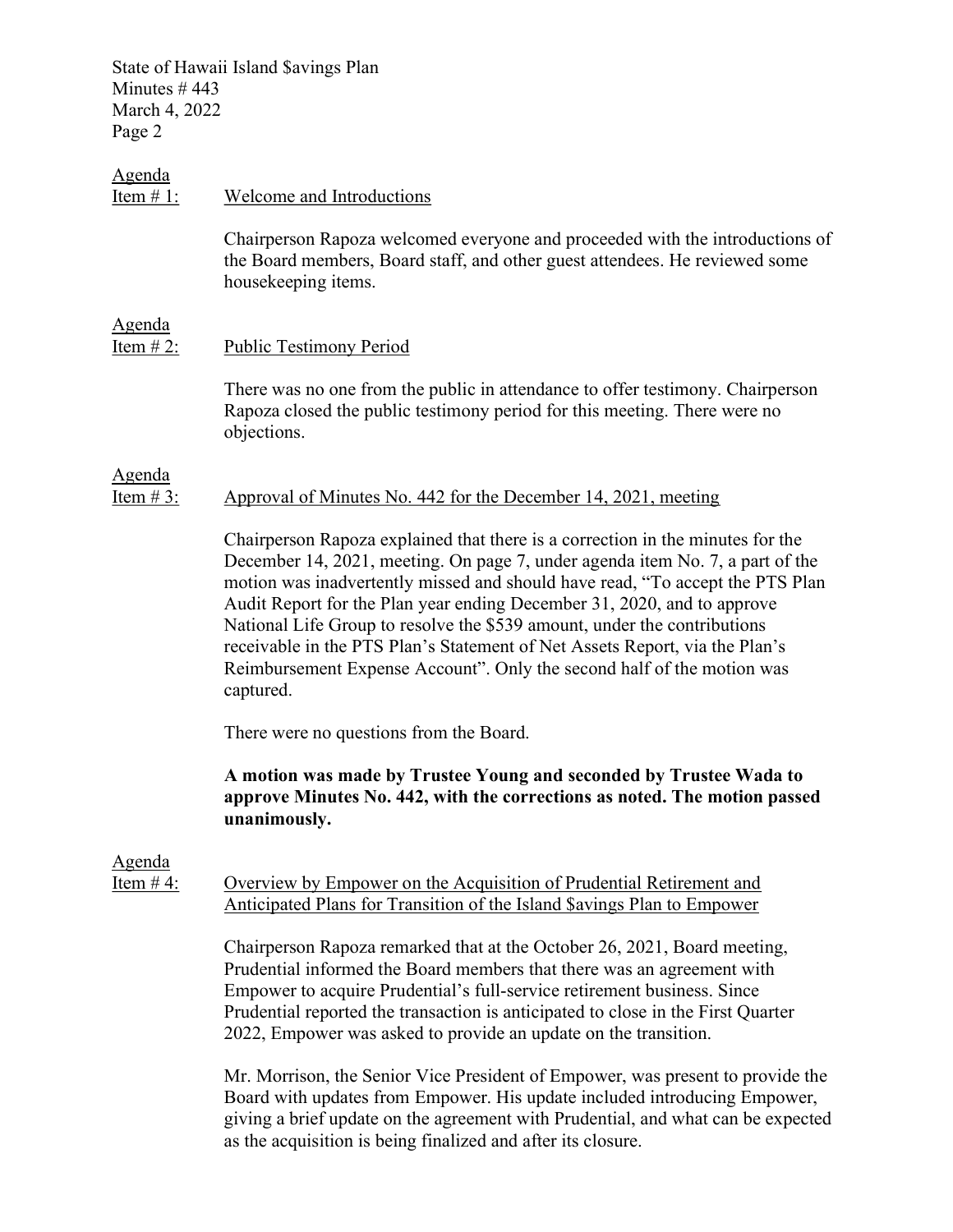> First, he introduced Empower as an organization with a core business of record keeping, administration, and education. After the closure with Prudential, Empower will have about twelve thousand associates across the country serving nearly sixteen million plan participants. Mr. Morrison explained that he's responsible for Empowers' government business and there are several hundred associates whose focus is determining how to best serve their public plan participants. Empower has been serving government plans for sixty years. With the acquisition of Prudential, Empower will have over \$210 billion in public plan assets serving about four million participants.

Mr. Morrison explained the details about the acquisition of Prudential:

- In July 2021, Empower entered into a definitive agreement to purchase Prudential's retirement business.
- Since entering the agreement, Empower and Prudential have been working together on the acquisition, but they are still competitors and for antitrust reasons, there are certain things they haven't been able to interact on. However, collaboration between the two companies and regulators has gone smoothly and soon all the appropriate regulatory approvals needed to close the acquisition will be received.
- Empower will honor all the terms and conditions and any negotiations that Prudential has with the State of Hawaii. He also stated that to be successful in bringing two organizations together, it is important to bring the individuals who have relationships with Prudential and the Plan over to Empower as well.
- Empower has extended offers to Prudential associates working on the Plan to transition over to Empower with the acquisition. In doing so, the local office team that Plan participants are familiar with will continue to manage the Plan under Empower. Between now and the closing of the acquisition, it is expected to be business as usual as it has been working with Prudential. Post close, there will be very few changes. Business will continue to operate as usual with the local team, participants will continue to use the same websites and call center numbers. The only noticeable changes participants can expect immediately following close is the branding that will change to Empower.
- Upon closure, Empower is able to divulge the details of the transition currently withheld due to antitrust reasons.
- There will be several weeks of working with all the Empower teams and all the data to create a timeline of when it is expected for the Plan to migrate to the Empower recordkeeping system. Discussions are expected to be held in early summer between Empower, the Board, and Segal about the details of the migration to the Empower platform.
- The migration itself is estimated to be in 2023, over a weekend so participants will not be blacked-out or out of.
- After the migration, there will be a new website and technologies available to participants.

Chairperson Rapoza questioned how the transition will be communicated to the participants, how the communication will be distributed, what form it will be in,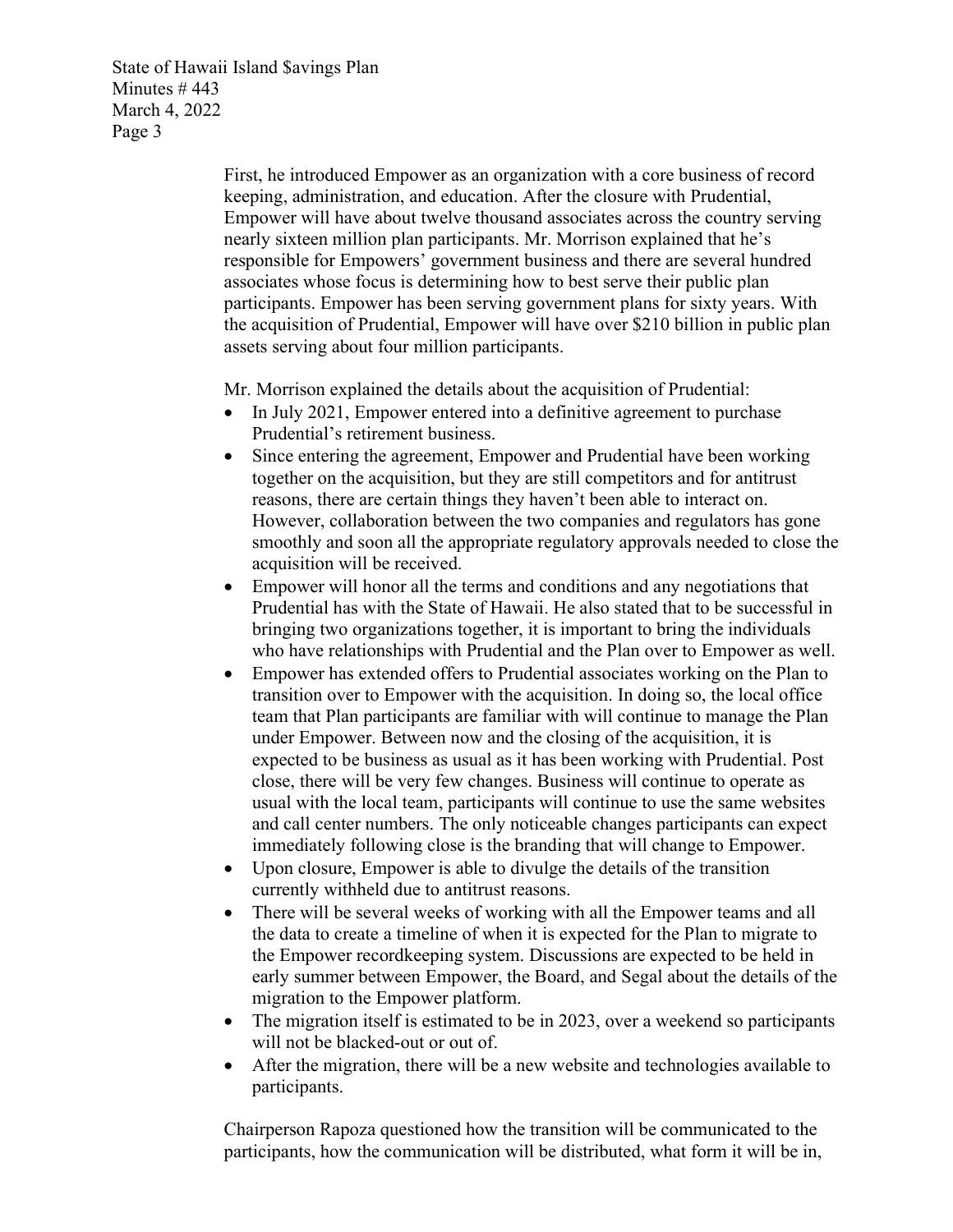> and the estimated timing after the transition. Mr. Morrison stated that between now and close, Prudential will be sending out the communications. Following close, the websites will be updated with notices throughout the site, statements will also be produced, and emails and/or hardcopies of the transaction will be sent to individual Plan participants. Ms. Klassen confirmed that initial communication to participants in the form of a post card was finalized and will be mailed to Plan participants in the following week. Also, an earlier communication, required by FINRA (Financial Industry Regulatory Authority), was sent out in February to the Plan participants who have self-directed brokerage accounts. Chairperson Rapoza asked to confirm that the Island \$avings Plan website and other tools that were customized to the Plan are expected to be maintained to which Mr. Morrison confirmed that the same level of customization will be carried over to the new experience.

> Trustee Wada questioned if the logins and passwords for participants accounts will be transitioned over, or will participants be required to register again. Mr. Morrison stated that immediately after close, there will be no changes to the experience, so the website and the account logins will remain the same. As it gets closer to the migration, with participants accessing the new Empower website for the first time, there will be an updated multi-factor identification process that participants will have to go through which will be communicated beforehand.

There were no other questions from the Board.

#### Agenda Item # 5: Plan Administrator's Report

a. Plan Highlights for the Fourth Quarter 2021.

Ms. Klassen presented on the Plan Administrator's Report where she focused on the plan level updates, plan activities updates, and key plan data.

- The Vanguard Institutional Target Retirement funds moved to the Vanguard Target Retirement Trust II (CIT) option on January 18, 2022. The funds that were moved to the CIT option were available on January 19, 2022.
- The Vanguard Target Retirement 2015 Fund will be merged to the Vanguard Target Retirement Income Fund on July 8, 2022. In mid-April, detailed outline of communications is expected to be shared with Board staff and participants.
	- o Mr. Chaikin commented that the Vanguard Target Date Series has a 7 year landing point. Once the fund hits its target date, it continues to get more conservative, shedding equity and adding fixed income until it reaches 7 years post retirement. Now it's 2022, the Target Retirement 2015 Fund is now merging into the Target Retirement Income Fund, which is expected of the glidepath. There is no action needed by the Board as this is not unusual.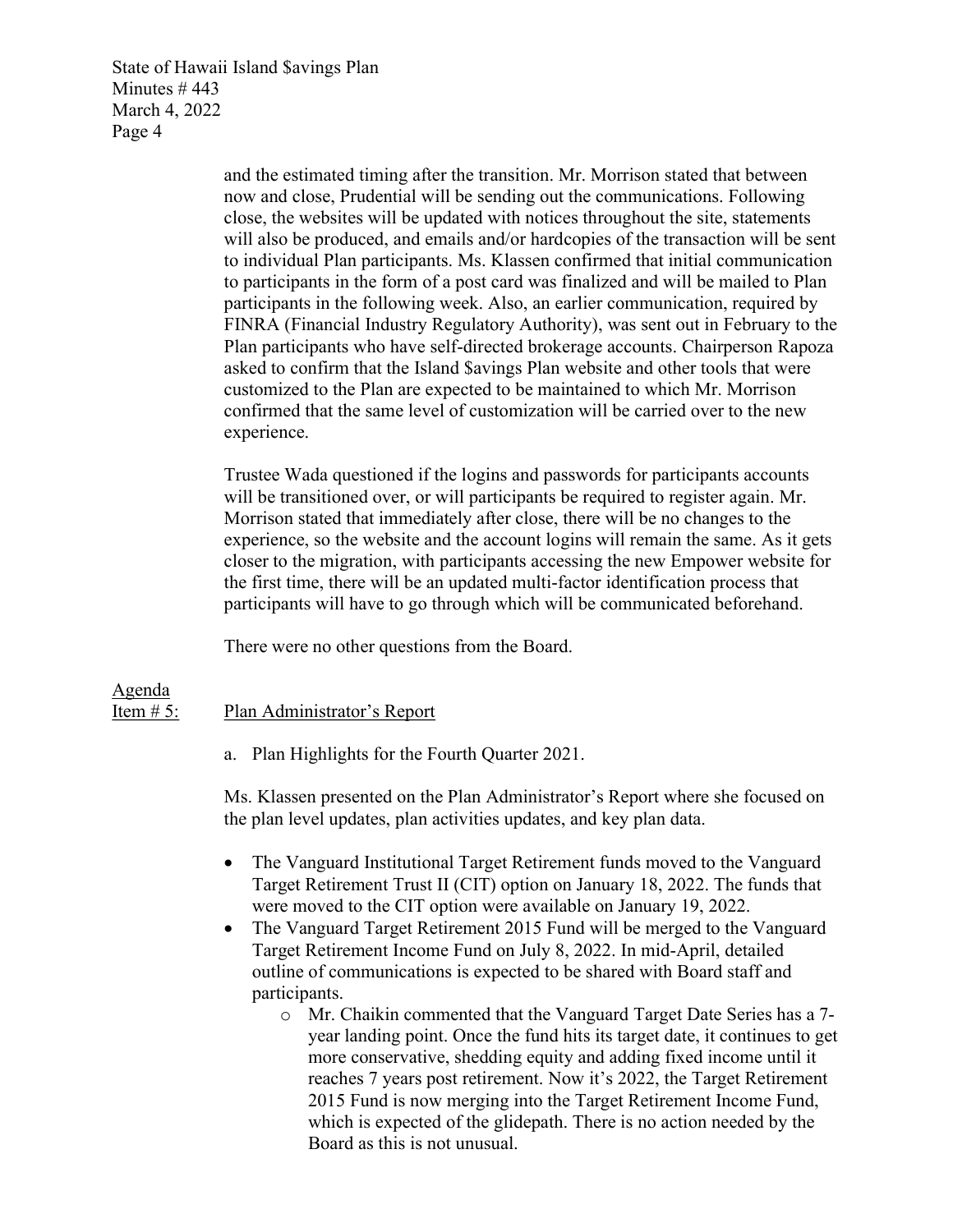- In recent discussion with senior Prudential regulatory analyst Jim Schauer, he was able to provide assistance with the Administrative Rules Amendments.
- In the Fourth Quarter 2021, there was over \$26 million in contributions and \$43 million in distributions leaving a net negative of \$17 million in the cash flow. Ms. Klassen explained that at year end there are several actions to increase withdrawal activities, such as RMDs (Required Minimum Distributions). There were 1,924 RMD payments in the Fourth Quarter and about an equal amount in installment payments. It is also typical for many households to budget their needs at year end for the coming year. Ms. Klassen explained this was to provide context for the negative cash flow figures for Quarter Four.
- Assets at the end of last year were \$3.1 billion, however due to market activity in the new year, it's at \$2.98 billion.
- The global environment with Ukraine and Russia and the possibility of it expanding to other countries and regions increase the focus on participants, market volatility, and investment decisions. Over time, there is a steady increase in the use of asset allocation tools. About 23.37% of Plan assets are designated under asset allocation tools.
- Average contribution rate in dollars across all age spans is \$258 and average contribution rate as a percentage across all age spans is 11.2%, which is greater compared to Prudential's book of business at 7.7%. This shows a greater commitment to the Plan from the participants to continue to contribute and a maturing workforce.

Ms. Baran presented updates on the communication and education activities for the Plan.

- The Fourth Quarter 2021 newsletter was released, and the next issue for the First Quarter 2022 will reflect the Empower branding and headlining the migration from Prudential to Empower.
- With the Vanguard changes that occurred in mid-January, there were many postings and notices on the Plan website to highlight the changes.
- A new webinar was introduced that focused on promoting the Plan to participants under the Department of Education (DOE).
- Post close, everything will be rebranded with the Empower logo, but services will remain the same.

Mr. Malmud presented on the local office updates of the report.

- Updates included the impact the pandemic had on the Plan with focus on the trends pre-covid, during the pandemic in 2020, and after the initial pandemic into 2021.
	- o 2019 was one of the Plan's best years for enrollments, but it dropped significantly in 2020. In 2021, there is a gradual climb as enrollments start to increase.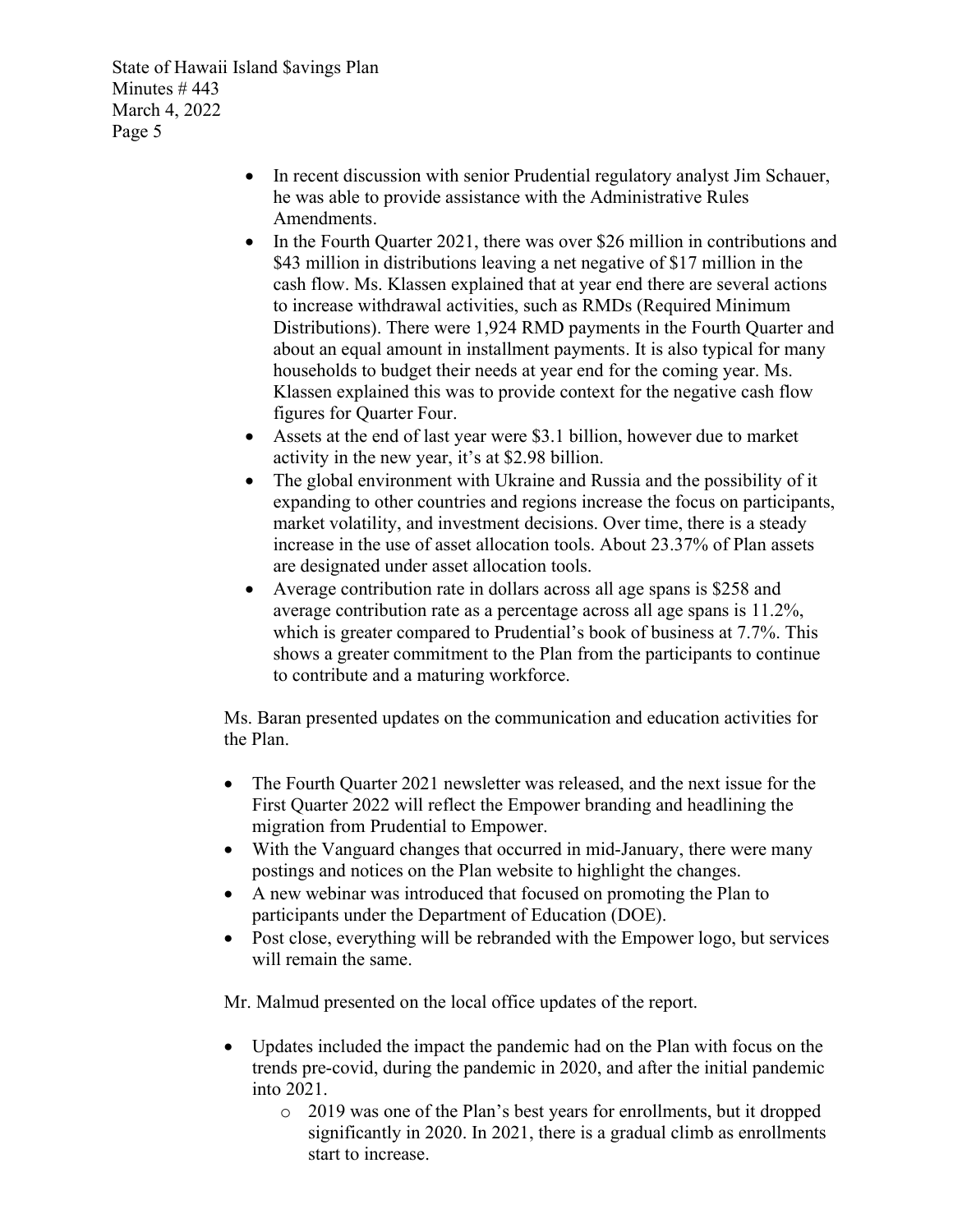- o Contribution increases for the Plan has increased since 2019 with no effect on contributions from the pandemic in 2020. There was also a significant increase in contribution from 2020 to 2021.
- o There was a significant drop in GoalMaker elections from 2019 to 2020, but there has also been significant increase in these elections from 2020 to 2021, with elections in 2021 close to what it was in 2019.
- o There was a slight drop in the number of rollovers into the Plan from 2019 to 2020, but it has since risen back to pre-covid levels in 2021.
- o Like contribution increases, the total amount of assets rolled into the Plan has only increased since 2019. There was a slight increase from 2019 to 2020 then a larger increase from 2020 to 2021.
- Mr. Malmud reviewed the initiatives of the local office.
	- o This included the launch of quarterly calling campaigns focusing on the following areas:
		- In the First Quarter 2022, the focus was on reaching out to recently retired participants to discuss the benefits of remaining in the Plan.
		- For the Second Quarter 2022, the focus will shift to participants who are still active and nearing retirement to discuss the benefits of the Plan and establish a relationship prior to their consideration of distribution options upon retirement. This is the first of three new programs.
		- The Third Quarter 2022 will focus on reaching out to active participants who are not contributing to discuss the advantages of restarting their contributions and strategies that will all help them in doing so.
		- Fourth Quarter 2022 will focus on reaching out to participants who are self-directing via the core fud line up or brokerage window to review the various asset allocation programs available in the Plan.
	- o In addition, it also includes the expansion of webinar offerings to key areas:
		- There will be a webinar series from March 15 to March 17, 2022, for the DOE.
		- A new webinar rolled out on February 9, 2022, for the University of Hawaii that focused on the benefits of the Plan compared to the available 403(b) plan offered to those eligible participants.
		- Additional webinars are being planned for key unions including the HGEA and UPW.

Mr. Malmud concluded the Plan Administrator's Report with a couple testimonies from Plan participants.

b. Update on the Transition from the Vanguard Institutional Target Retirement Funds to the Vanguard Target Retirement Trust II options.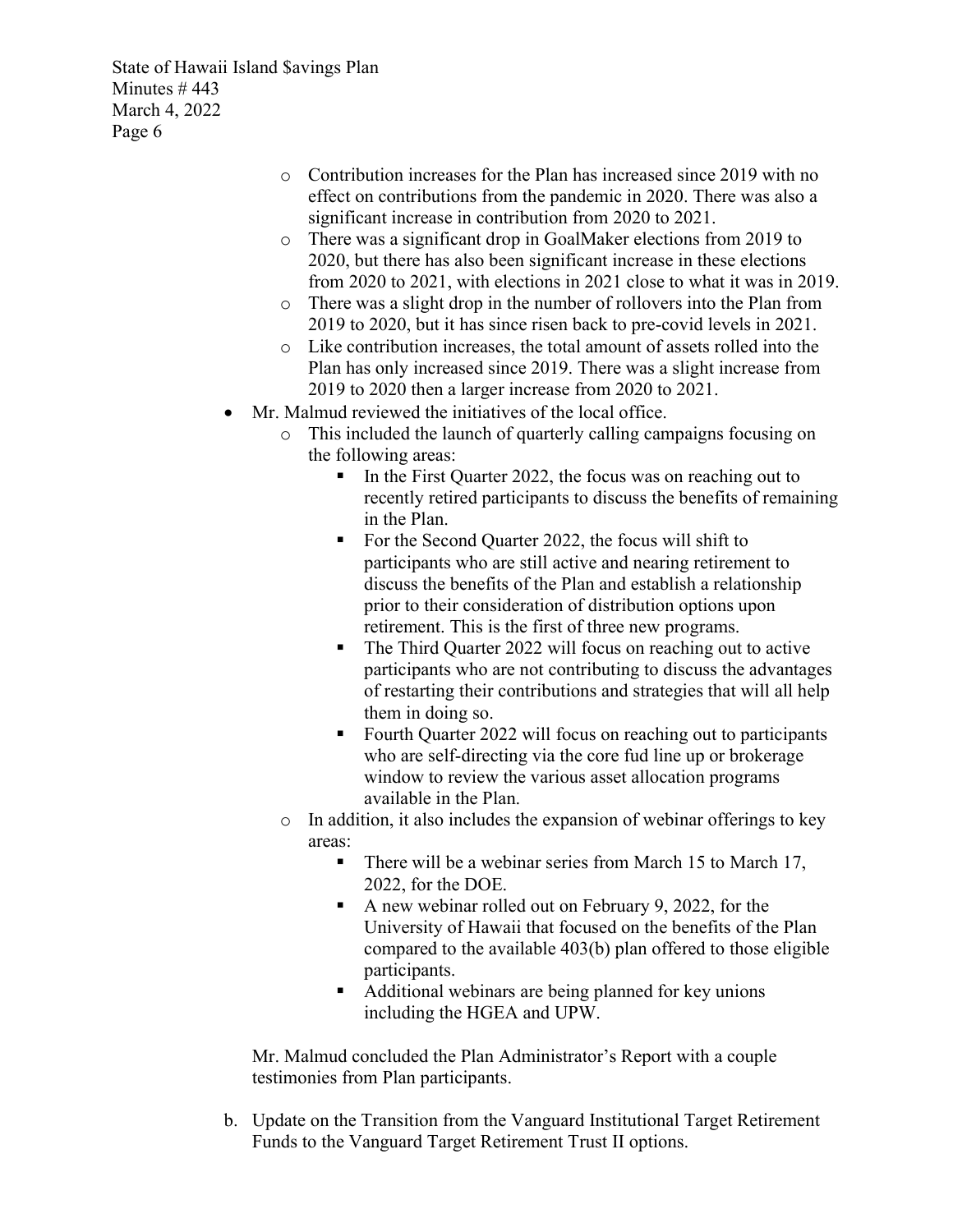Ms. Klassen previously commented on this Vanguard update in the Plan Administrator's Report. The Vanguard Institutional Target Retirement funds moved to the Vanguard Target Retirement Trust II (CIT) option on January 18, 2022, and the funds were available the next day.

There were no questions from the Board.

## Agenda

Item # 6: Performance Evaluation Performance Report for the Fourth Quarter 2021 by Segal Marco Advisors

> Mr. Chaikin reviewed the Fourth Quarter Performance Evaluation Performance Report for the Board.

- Proposal for "SECURE 2.0" began even before the December 2019 enactment of the Setting Every Community Up for Retirement Enhancement Act of 2019 (SECURE Act) and it is still in the works.
- Still awaiting movement on retirement plan legislation, but with the current situation in Ukraine it is understandable that Washington has other priorities.
- Trump administration had green lighted the inclusion of private market investments in DC plans. The Biden administration has instituted a question period to gain more industry feedback. Private equity in DC plans would open the path to add defined benefit like investments into DC plans.
- Contribution limits increased in 2022 to \$20,500 from \$19,500 in 2021.
- S&P was up 11% during the quarter, helped by the passage of the Infrastructure and Jobs Act and more insight around the severity of the Omicron variant.
- Strong divergence in small cap equity with small cap value outperforming small cap growth by 26% last year, due to stocks like GameStop that did exceptionally well.
- International markets did recover nicely, especially in the developed world. Emerging markets equities were negative for the year driven by issues in China and less accessibility to COVID vaccines in these markets.
- After the meeting materials were submitted, there was an update from Vanguard about the Vanguard Target Retirement 2070 Fund. It was confirmed by Vanguard that this fund will be available for inclusion in July 2022 when the merge for the Vanguard Target Retirement 2015 Fund occurs. Vanguard continues to add to the vintages for younger individuals as the brackets merge. Board consideration may be required at a future meeting.
- Based on the way participants are allocated, the average investment cost is 29 basis points, which is lower compared to the general markets.
- Most of the investment options do not have any revenue sharing which is an agreement between the investment manager and the record keeper that can be used to offset administrative costs. There are some instances where it is not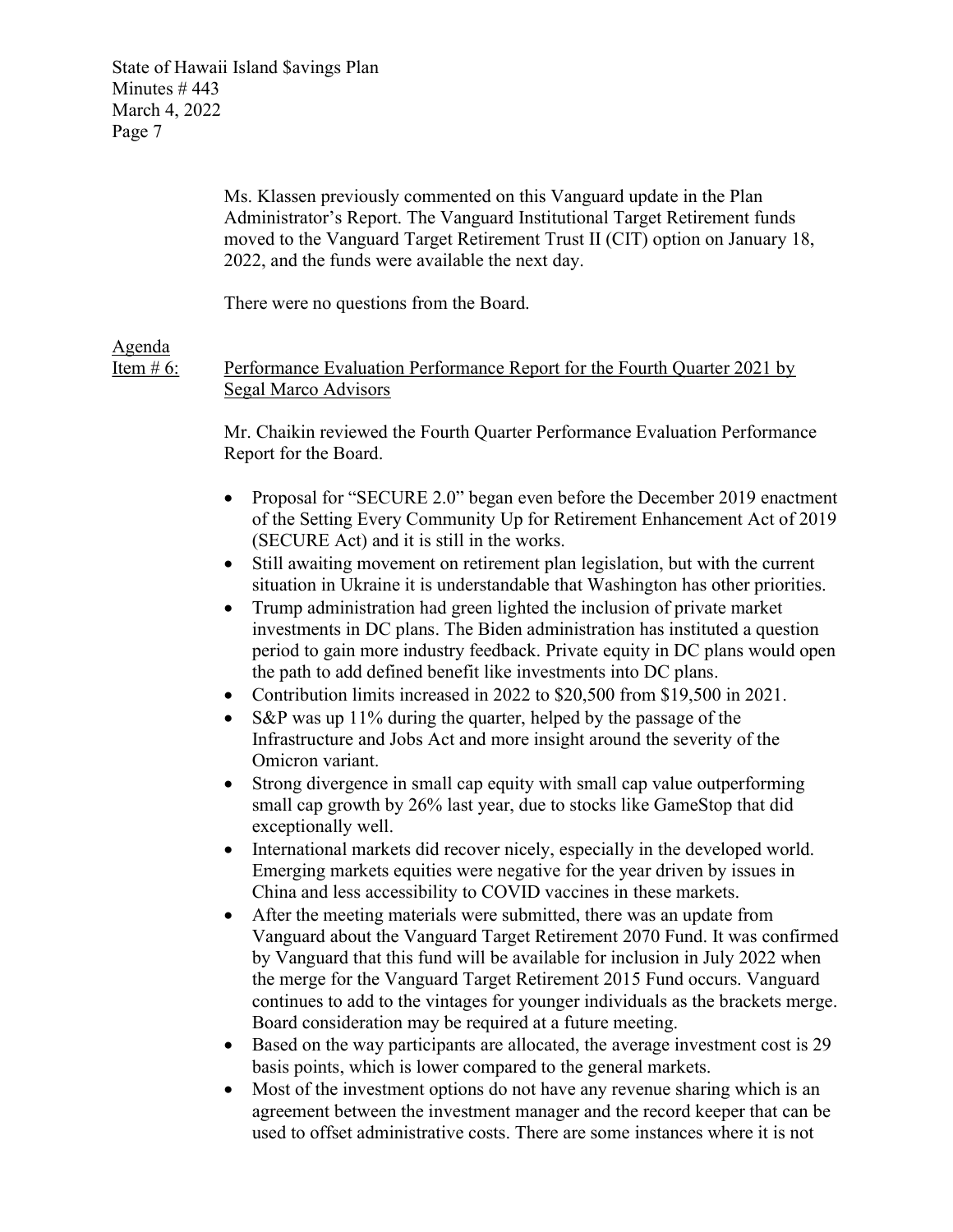> used to cover the Plan administrative cost, it can be cheaper to have a share class with revenue sharing when it is returned to participants.

- o The MainStay Large Cap Growth Fund has an expense ratio of 72 basis points. Currently, this fund has 25 basis points in revenue sharing that is being returned to participants. This has the effect of making this fund cost 47 basis points for participants.
- o MainStay has renegotiated their agreement on the revenue sharing with Prudential that will be declining from 25 to 15 basis points. This will increase participant costs on this fund from 47 to 57 basis points, which is still ranked well below the peer group median in terms of the absolute cost.
- o There have been conversations with MainStay on their comingled products that may be able to minimize the impact of the change in the revenue sharing, but there is no recommendation for any changes at this time.

Trustee Becker commented that the funds that seem to be more expensive also seem to be performing poorly. He questioned if this was something to look at for the future. Mr. Chaikin answered that certain funds have stylistic differences and longer terms, and style had been out of favor prior to the recent cycle that he has seen. However, the performance of the funds has gotten better and become much more consistent.

There were no further questions from the Board.

#### Agenda

Item # 7: Discussion on the Change in Revenue Sharing Expense Fee for the MainStay Large Cap Growth Fund, and Potential Action Thereon on any Alternate **Considerations** 

> Mr. Chaikin had previously commented on this item in the previous agenda item. He reiterated that there is no potential action from the Board at this time.

There were no questions from the Board.

Agenda

## Item # 8: Status on the Proposed Amendments to Title 14, Chapters 41-44, Hawaii Administrative Rules

Ms. Akiyoshi updated the Board on the status of the proposed rule amendments. At the October 26, 2021, meeting, she presented the proposed amendments to the rules and has been working on formalizing it into the proper rules format. A letter was sent to both Segal and Prudential transmitting the preliminary proposed rule amendments on January 24, 2022, and comments were due by February 25, 2022. Ms. Akiyoshi said that she did have follow up discussions with Prudential on their comments to the rule amendments and she is in the process of reviewing the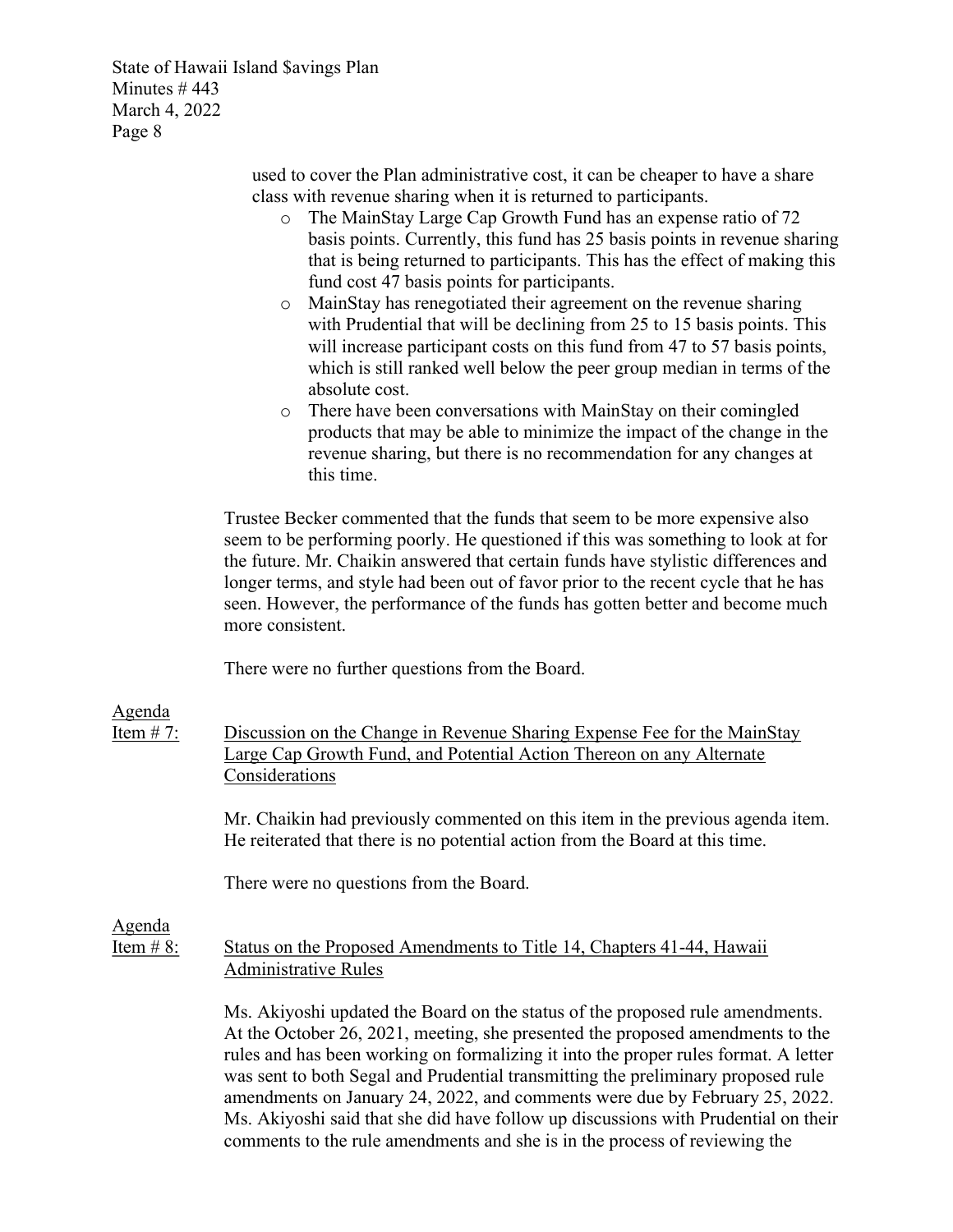> comments and edits to incorporate into the proposed rule amendments. She will be able to report on the final changes at the next Board meeting.

There were no questions from the Board.

Agenda

Item #9: PTS Deferred Compensation Retirement Plan for Part-Time, Temporary and Seasonal/Casual Employees (PTS Plan)

> a. Approval of Report on Funds Not Deposited in the State/County Treasuries for the Period Ending December 31, 2021.

Ms. Akiyoshi reviewed the Quarterly Plan Asset Report for the period ending December 31, 2021. The total combined asset balance in the PTS Plan as of December 31, 2021, totaled \$139,118,602.83.

There were no questions from the Board.

b. Quarterly Management Report for Period Ending December 31, 2021.

The Quarterly Management Report was provided to the Board members for their review. Captured in the report is the \$538.65 amount that was added back to the Trust from the Plan Expense Account to resolve the negative contribution that has been outstanding for several years. The Board approved the amount from the Plan Expense Account at the December 14, 2021, meeting.

## A motion was made by Trustee Wada and seconded by Trustee Matsuyama to accept the Report on Funds Not Deposited in the State/County Treasuries for the period ending December 31, 2021. The motion passed unanimously.

c. LSW's Annual Letter on the Reimbursable Amount Available in the PTS Plan Expense Account for 2022.

Ms. Akiyoshi explained that LSW has prepared their annual letter on the amount available for reimbursement in the Plan's Expense Account for the 2022 calendar year. Based on the amount of premiums collected in 2021 and the \$538.65 deduction, the total amount available for 2022 is \$75,171.12.

There were no questions from the Board.

d. Notification of the New Interest Rates for the PTS Plan Effective January 1, 2022.

The new 2022 interest rate effective January 1 is 2.01%, which is slightly down from the Fourth Quarter 2021 rate of 2.07%.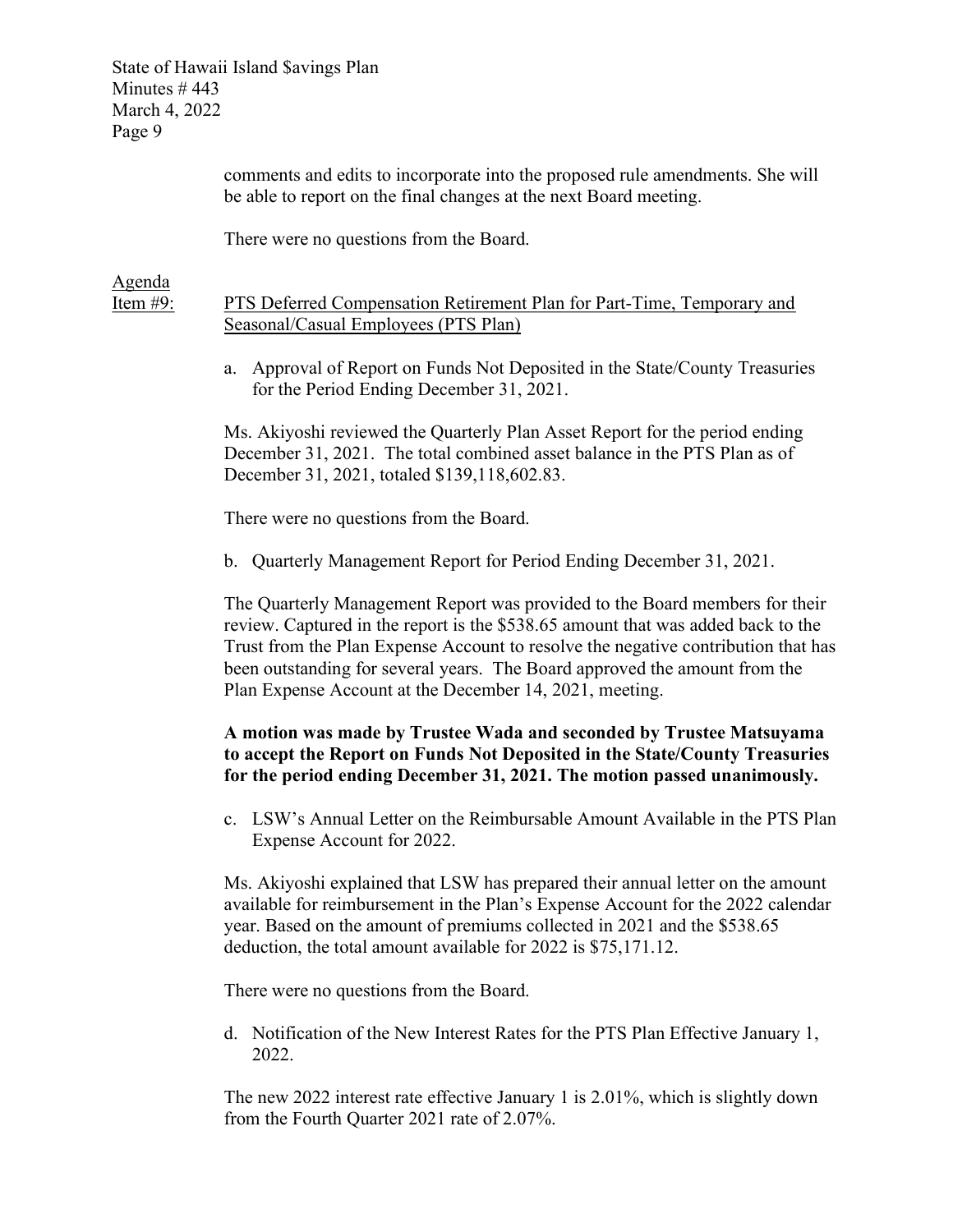There were no questions from the Board.

#### Agenda Item # 10: Other Business/Announcements

- a. 2022 Legislative Session.
	- i. HB 1897, Relating to the Sunshine Law on Live Stream and Online Posting.

For this year's legislative session, staff was monitoring HB 1897, amended in HD 1. The bill relates to the sunshine law and would require all Boards to live stream their meetings, archive the recordings online, allow for oral testimony after each agenda item, amends the timeframe of the posting of Board meeting minutes, and requires Board packets to be posted online 48 hours prior to written testimony deadline. Some of these requirements raised concerns because many of the administrative and logistical coordination that would be required and expanding the coordination for both pre and post meeting. The deadline for the first decking was today and the bill has not had any further movement, so it looks like the bill has died for this session. However, staff will continue to investigate the feasibility of the items being proposed in the bill.

Chairperson Rapoza asked Trustee Wada if the funding for IT support would come from DHRD. He answered that DHRD's IT issues are farm out to ETS, so there is no budget for it, and he is uncertain how DHRD would accommodate. Chairperson Rapoza commented that even if the bill does not pass this year, it's a signal to start planning. With the way technology is advancing and an increased use of online platforms for meetings, it shows a move towards providing increased access for the public to attend the meetings. Trustee Wada agreed with Chairperson Rapoza on the matter and confirmed that DHRD will continue be proactive and discuss with ETS on the feasibility and funding. Ms. Klassen commented that Prudential/Empower is also researching on how they would be able to assist staff in posting the videos of the meetings.

ii. GM 576, Regarding Consideration and Confirmation of Lance Larsen to the Board.

Governor's Message regarding the consideration and confirmation of Lance Larsen to the Board. A hearing was scheduled for February 23, testimony was submitted, and the committee recommended to advise and consent to the nomination.

iii. GM 666, Regarding Consideration on Confirmation of Kalbert Young to the Board.